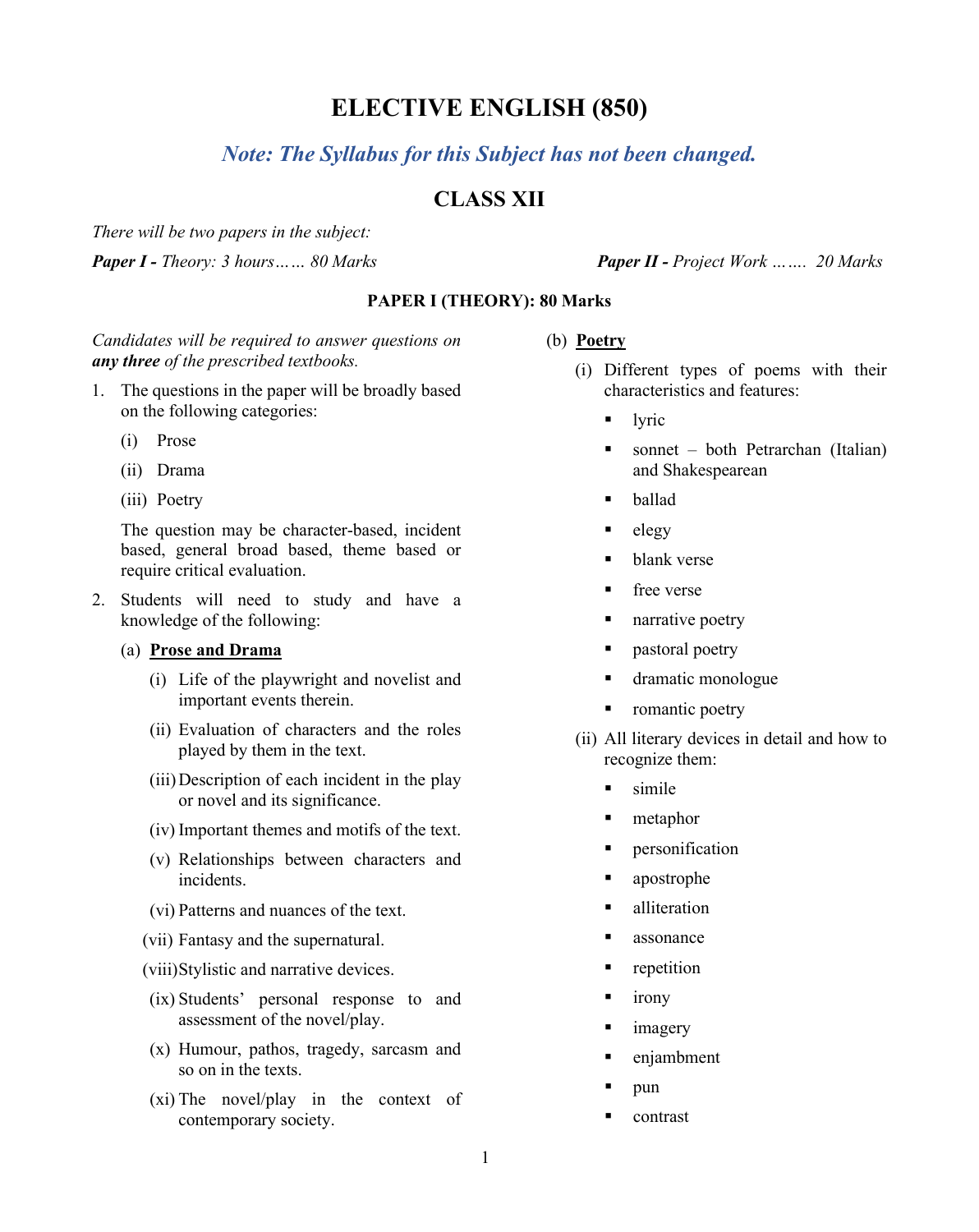- climax and anti-climax
- **n** onomatopoeia
- hyperbole
- oxymoron
- litotes
- symbolism
- (iii)A thorough knowledge of the poets' lives and styles of writing.
- (iv) Important themes of the poems.
- (v) Patterns and nuances of the poems.
- (vi) Fantasy and the supernatural if present in any poem.
- (vii) Symbolism and Imagery.
- (viii)How to write a proper Critical Evaluation / Appreciation, which must contain the following components:
	- Life of the poet and how it has impacted his/her style of writing
	- Autobiographical element in the poem
	- Type of poem
	- **Setting**
	- **Theme**
	- Mood and atmosphere
	- **Different levels of meaning in the** poem, if any
	- Rhyme scheme and its significance
	- **Symbolism**
	- **Imagery**
	- **Literary devices**
	- The student's own personal response to the poem.

**Note:** *Credit is given for textual detail and for the candidate's own response.*

*Candidates are advised to exercise their options with great care, keeping in view their knowledge and understanding of the question(s) chosen. Candidates are also expected to be precise and to avoid unnecessary details.*

*For list of prescribed Textbooks, see Appendix I.*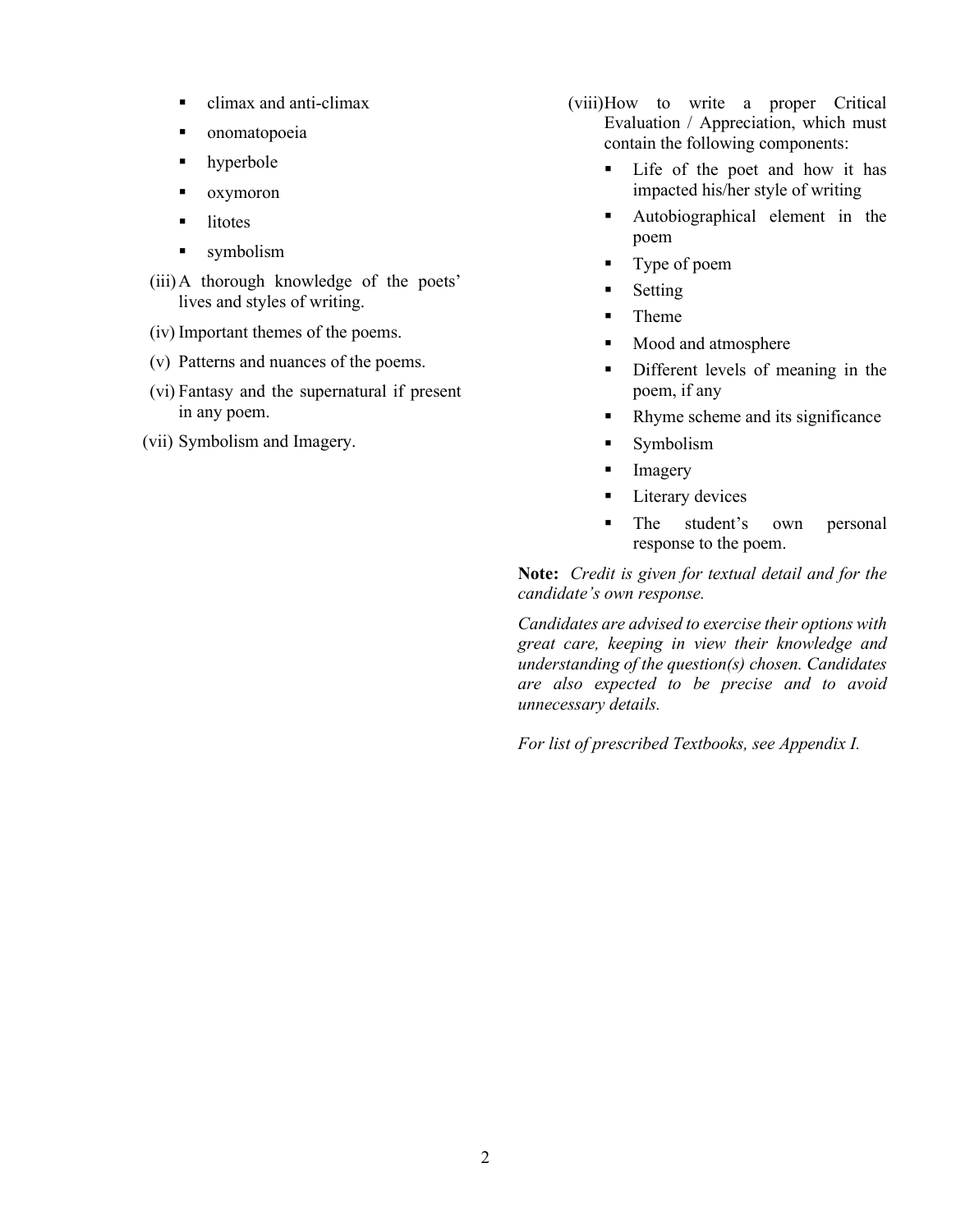#### **PAPER II (PROJECT WORK): 20 Marks**

In addition to the syllabus prescribed above, candidates are also required to be assessed in Project Work.

Project Work in Class XII is **to be assessed internally by the subject teacher and externally by the Visiting Examiner** appointed locally and approved by the Council.

The candidates will produce original, creative, critical/ analytical, insightful perspectives on any **ONE** text (novel/ poetry/ drama – to be taken only from the syllabus to be covered in Class XII) that they have chosen to study.

Candidates will be required to produce **ONE written assignment** (1000 to 1500 words).

The written assignment should be organised in the following manner:

- 1. The title of the assignment should be in the form of a question that allows the candidate to explore and critically analyse the specified  $text(s)$ .
- 2. The assignment should follow the structure given below:
	- An introduction that states the reason for choosing that particular topic/ question and text. Teachers could assist by suggesting a list of questions.
	- A brief description of the methods adopted what did the candidate do to answer the research question?
	- Results What was the answer to the question? What were the candidate's findings?
	- Conclusion A brief discussion on the significance of the project and the candidate's own perspective / views on the question.
	- Candidates should include a bibliography that mentions ALL the material that they referred to.

**Note: The text/texts that is/are analysed should be chosen from the prescribed syllabus for grade XII.**

#### **EVALUATION**

### **Marks (out of a total of 20) should be distributed as given below:**

| 1. Internal Assessment by the 10 Marks<br>Teacher*                 |          |  |
|--------------------------------------------------------------------|----------|--|
| 2.   External Evaluation by the   10 Marks<br>Visiting Examiner ** |          |  |
| <b>TOTAL</b>                                                       | 20 Marks |  |

#### **\*Internal Assessment Criteria for the Written Assignment by the Teacher:**

| <b>Assessment</b> |                | <b>Candidates</b>   | <b>Marks</b>             |
|-------------------|----------------|---------------------|--------------------------|
| Criteria          |                | should be able      |                          |
|                   |                | to:                 |                          |
| 1.                | Process        | the<br>Identify     | $\overline{\mathbf{3}}$  |
|                   |                | topic. Plan<br>a    |                          |
|                   |                | detailed written    |                          |
|                   |                | assignment.         |                          |
|                   |                | Produce<br>a        |                          |
|                   |                | written outline.    |                          |
| 2.                | Understanding, | Use a range of      | $\overline{\mathcal{L}}$ |
|                   | Application of | literary aspects    |                          |
|                   | Knowledge and  | such as plot,       |                          |
|                   | Analysis       | setting,            |                          |
|                   |                | characters,         |                          |
|                   |                | action, style and   |                          |
|                   |                | ideas in order to   |                          |
|                   |                | present<br>an       |                          |
|                   |                | organized<br>and    |                          |
|                   |                | well-structured     |                          |
|                   |                | complete            |                          |
| 3.                | Presentation   | assignment.<br>the  | $\overline{3}$           |
|                   |                | Prepare<br>document |                          |
|                   |                | (overall format:    |                          |
|                   |                | headings,<br>sub-   |                          |
|                   |                | headings,           |                          |
|                   |                | paragraphing)       |                          |
|                   |                | writing within a    |                          |
|                   |                | word limit of       |                          |
|                   |                | 1000 -<br>1500      |                          |
|                   |                | words<br>and        |                          |
|                   |                | provide<br>a        |                          |
|                   |                | separate<br>title   |                          |
|                   |                | page.               |                          |
|                   | 10             |                     |                          |